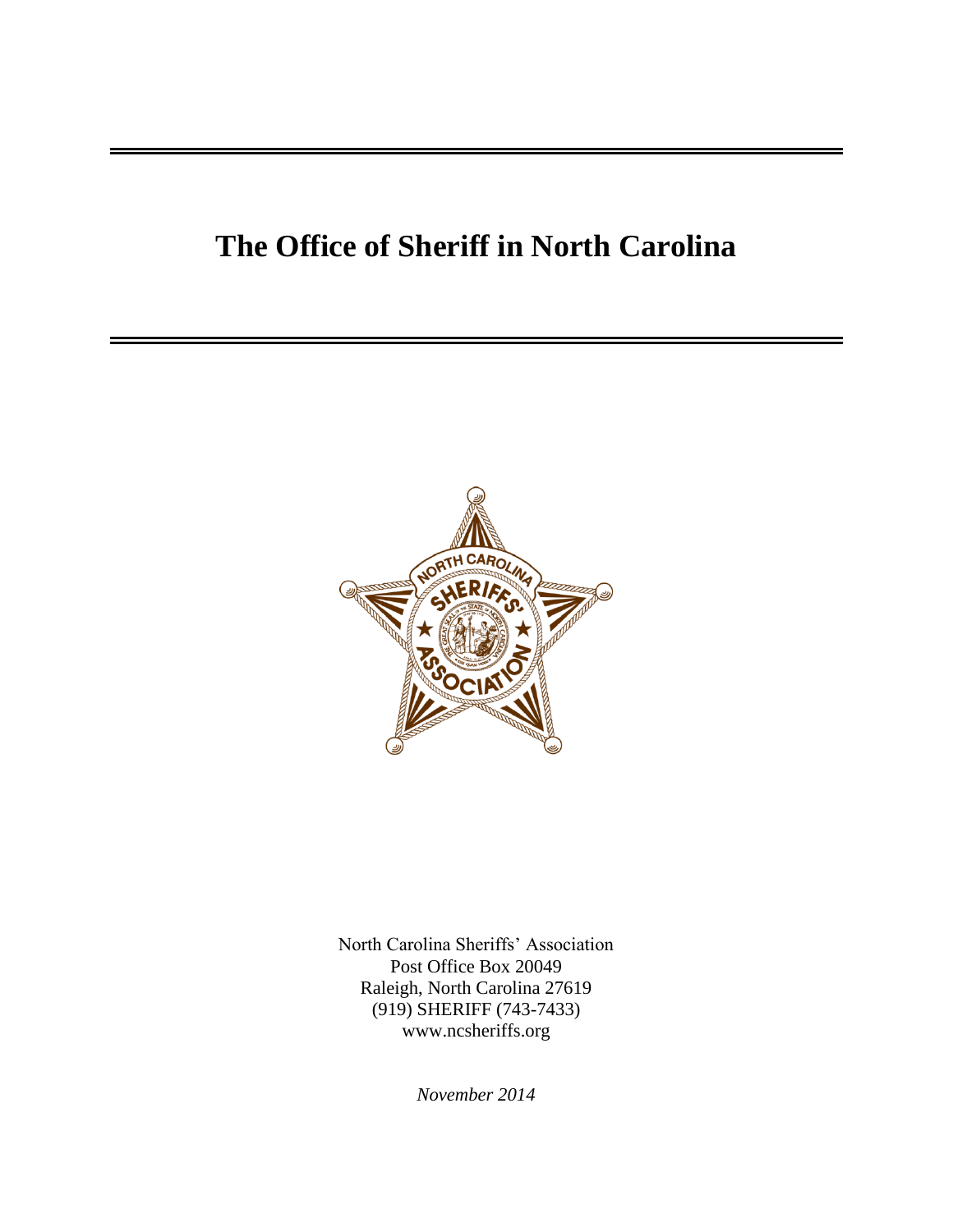# **Contents**

| N.C. Gen. Stat. § 153A-103. Number of Employees in Offices of Sheriff and Register of Deeds 2 |
|-----------------------------------------------------------------------------------------------|
|                                                                                               |
|                                                                                               |
|                                                                                               |
|                                                                                               |
|                                                                                               |
|                                                                                               |
|                                                                                               |
|                                                                                               |
|                                                                                               |
|                                                                                               |
|                                                                                               |
|                                                                                               |
|                                                                                               |
|                                                                                               |
|                                                                                               |
|                                                                                               |
|                                                                                               |
|                                                                                               |
|                                                                                               |
|                                                                                               |
|                                                                                               |
|                                                                                               |
|                                                                                               |
|                                                                                               |
|                                                                                               |
|                                                                                               |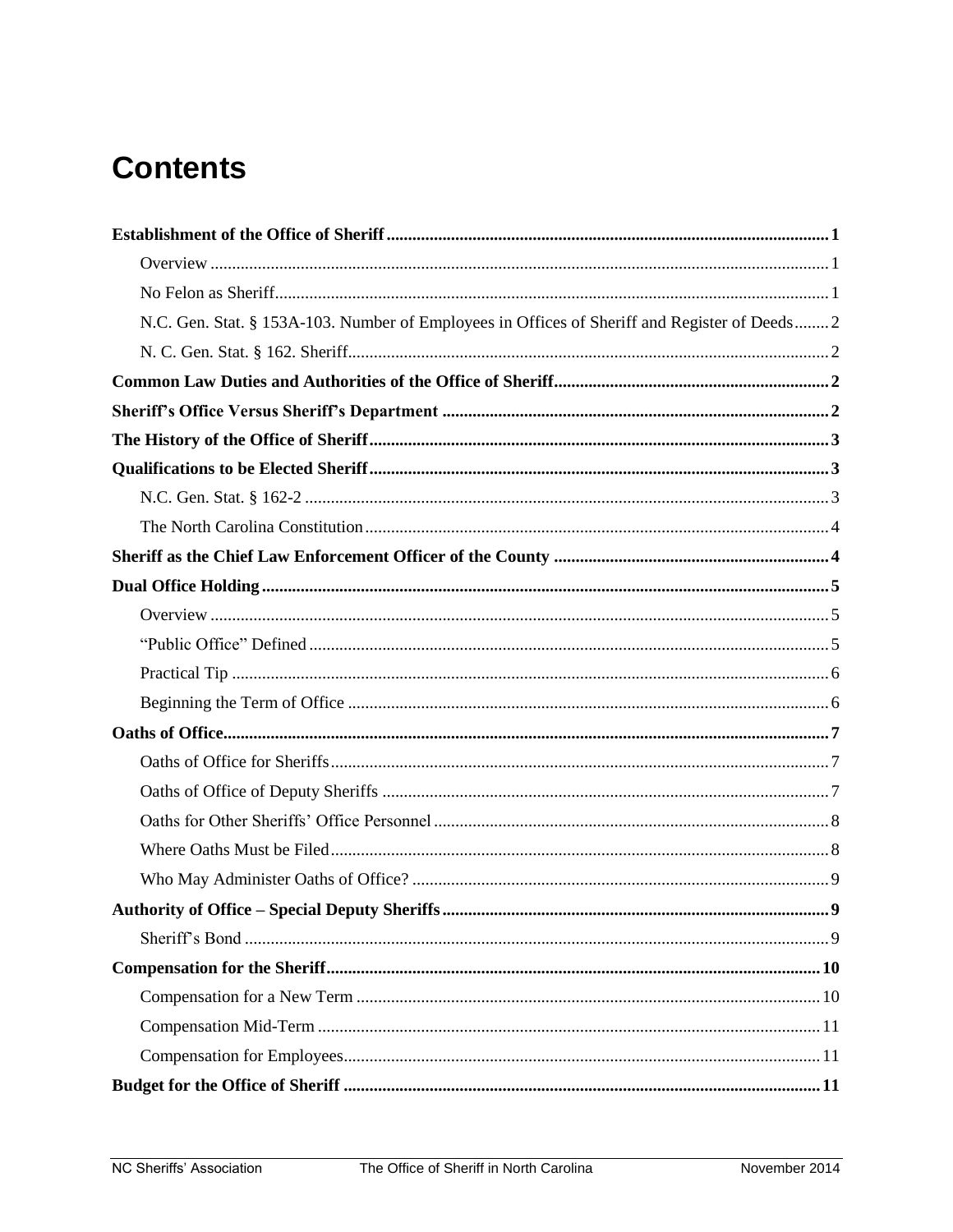| Authority to Pay North Carolina Sheriffs' Association Dues with County Money  17 |
|----------------------------------------------------------------------------------|
|                                                                                  |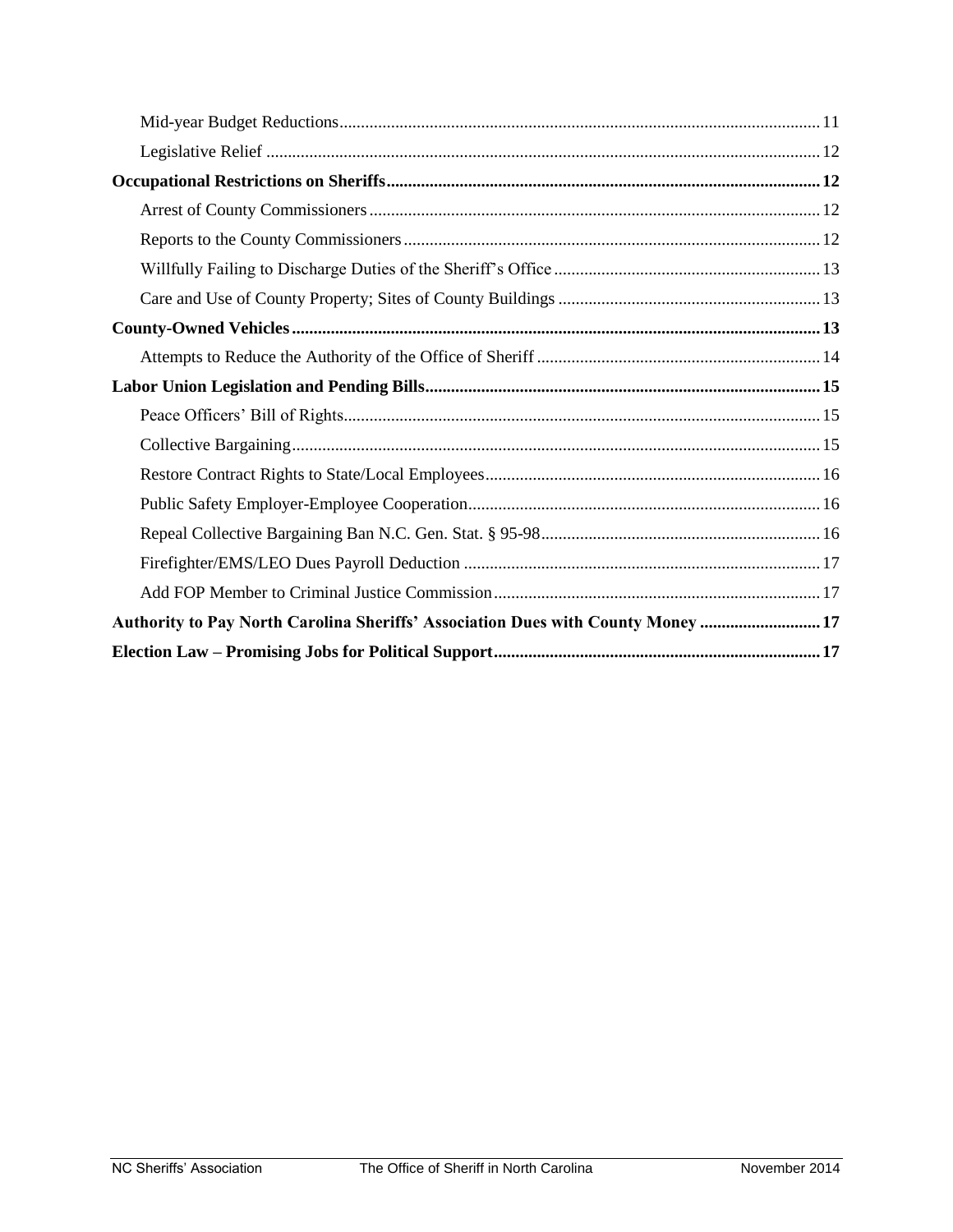### <span id="page-3-0"></span>**Establishment of the Office of Sheriff**

#### <span id="page-3-1"></span>**Overview**

North Carolina's 1776 Constitution established the Office of Sheriff and it has been a constitutionally created office since that time. At its creation in 1776, the office had, and continues to have, the duties and authorities of sheriffs as they were under the common law of England.

Although the Office of Sheriff was expressly created in North Carolina's first Constitution in 1776, no system of local government was created by the Constitution. A uniform scheme of county and township government was not created until the adoption of North Carolina's Constitution of 1868, almost 100 years later. Therefore, the Office of Sheriff in North Carolina is almost older than county government itself.

North Carolina's Constitution provides:

In each county a sheriff shall be elected by the qualified voters thereof at the same time and places as members of the General Assembly are elected and shall hold his office for a period of four years, subject to removal for cause as provided by law. No person is eligible to serve as Sheriff if that person has been convicted of a felony against this State, the United States, or another state, whether or not that person has been restored to the rights of citizenship in the manner prescribed by law. Convicted of a felony includes the entry of a plea of guilty; a verdict or finding of guilt by a jury, judge, magistrate, or other adjudicating body, tribunal, or official, either civilian or military; or a plea of no contest, nolo contendre, or the equivalent. $<sup>1</sup>$ </sup>

Prior to 1938, the term of Office of Sheriff was two years. In 1938, the voters approved a Constitutional amendment changing the term of office to four years.

#### <span id="page-3-2"></span>No Felon as Sheriff

On July 1, 2010, the North Carolina General Assembly passed House Bill 1307 that allowed the voters to decide on an amendment to the North Carolina Constitution (N.C. Const. art. VII, § 2). This amendment was passed by the voters in November 2010, officially amending the North Carolina Constitution (Attachment 1).

Until this amendment, there was no constitutional provision prohibiting a convicted felon from being elected or appointed sheriff. This amendment prohibits anyone that has been convicted of a felony from serving as sheriff, which applies to both a sheriff elected or appointed. Also, the individual does not have to be convicted of the felony in North Carolina, rather any conviction, anywhere qualifies.

Please see the attached position paper prepared by the North Carolina Sheriffs' Association further discussing the "No Felon as Sheriff" amendment (Attachment 2).

 $\overline{\phantom{a}}$ 

 $<sup>1</sup>$  N.C. Const. art. VII, § 2.</sup>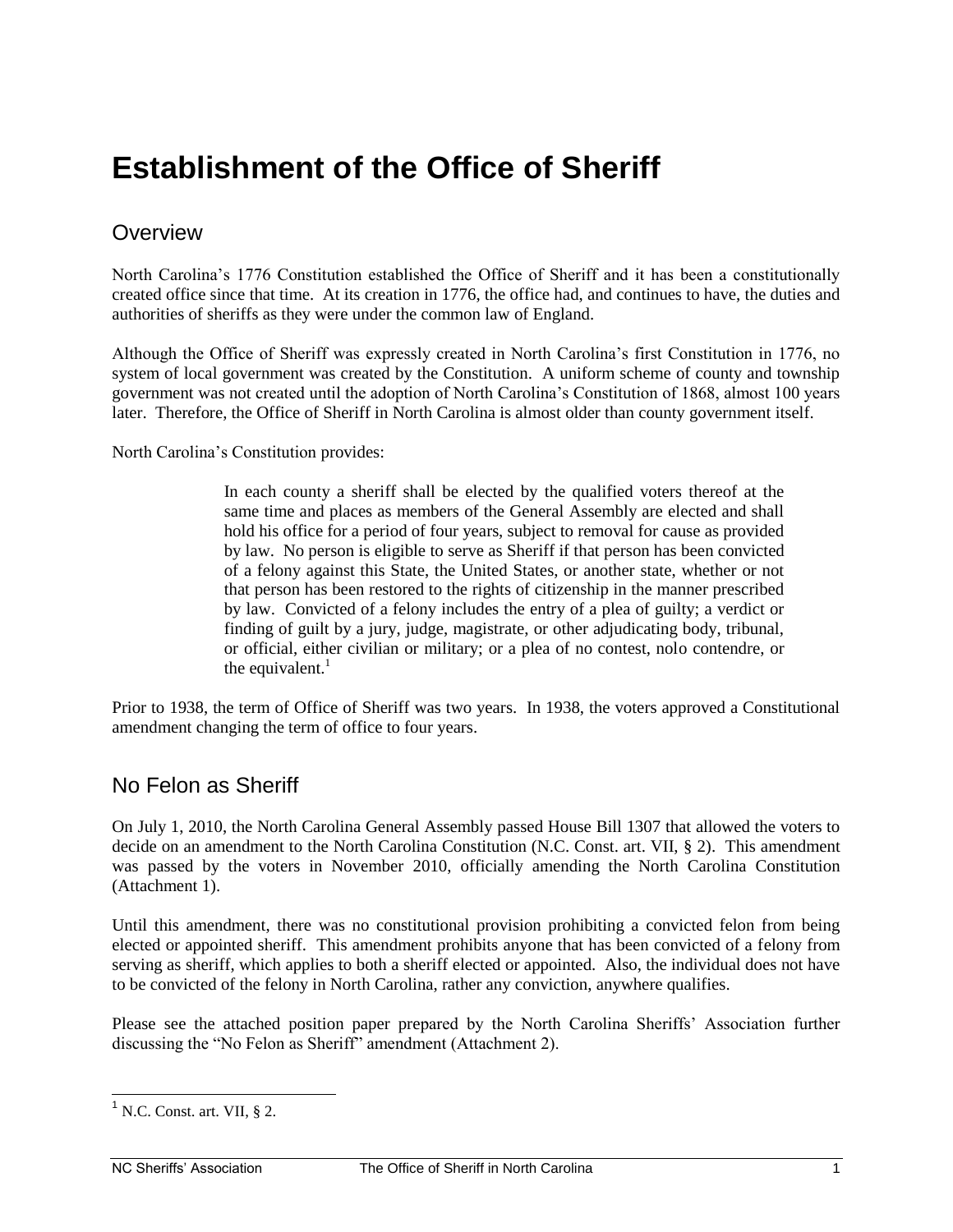#### <span id="page-4-0"></span>N.C. Gen. Stat. § 153A-103. Number of Employees in Offices of Sheriff and Register of Deeds

The text of N.C. Gen. Stat. § 153A-103 can be found in Attachment 3 of this publication. The following important points can be found in this law:

- 1. Each sheriff has "the exclusive right to hire, discharge, and supervise the employees" in the sheriff's office.
- 2. Each sheriff is "entitled to at least two deputies."

This statute will be reviewed in greater detail during the class on "Hiring and Firing Employees" later this week.

#### <span id="page-4-1"></span>N. C. Gen. Stat. § 162. Sheriff.

N.C. Gen. Stat. § 162 contains numerous provisions governing the Office of Sheriff. A copy of that General Statutes Chapter is included as Attachment 4. Sheriffs are encouraged to review each of the individual General Statutes contained in Chapter 162.

### <span id="page-4-2"></span>**Common Law Duties and Authorities of the Office of Sheriff**

The common law remains in "full force and effect" in North Carolina unless legislatively changed. Thus, the sheriff's common law duties are still the law, and still duties of the sheriff, unless changed by statute. Duties such as the operation of the jail, law enforcement, service of process, and courts (bailiffs) existed at common law and have not been changed by statute in North Carolina. The General Statutes explicitly codify some of these duties and assume the existence of others.<sup>2</sup>

<span id="page-4-3"></span>As to the sheriffs' common law duty with respect to bailiffs, see *Prince George County v. Aluisi*, which can be read in its entirety in Attachment 5.

### **Sheriff's Office Versus Sheriff's Department**

The Office of Sheriff is an office provided for by the North Carolina Constitution. Sheriffs occupy an elected office just like the Governor, Chief Justice of the Supreme Court, Attorney General, and numerous other elected officers. In the "chain of command," elected officers report solely to the citizens within their jurisdiction.

There is no such entity as a sheriff's department. In county government, you will often find a Health Department, Human Services Department, Finance Department, Information Services and Technology Department, and Parks and Recreation Department. The head of each of these departments is not an

<sup>&</sup>lt;sup>2</sup> Source: Matthew Mason, Sheriff's Attorney for the Guilford County Sheriff's Office, June 2010.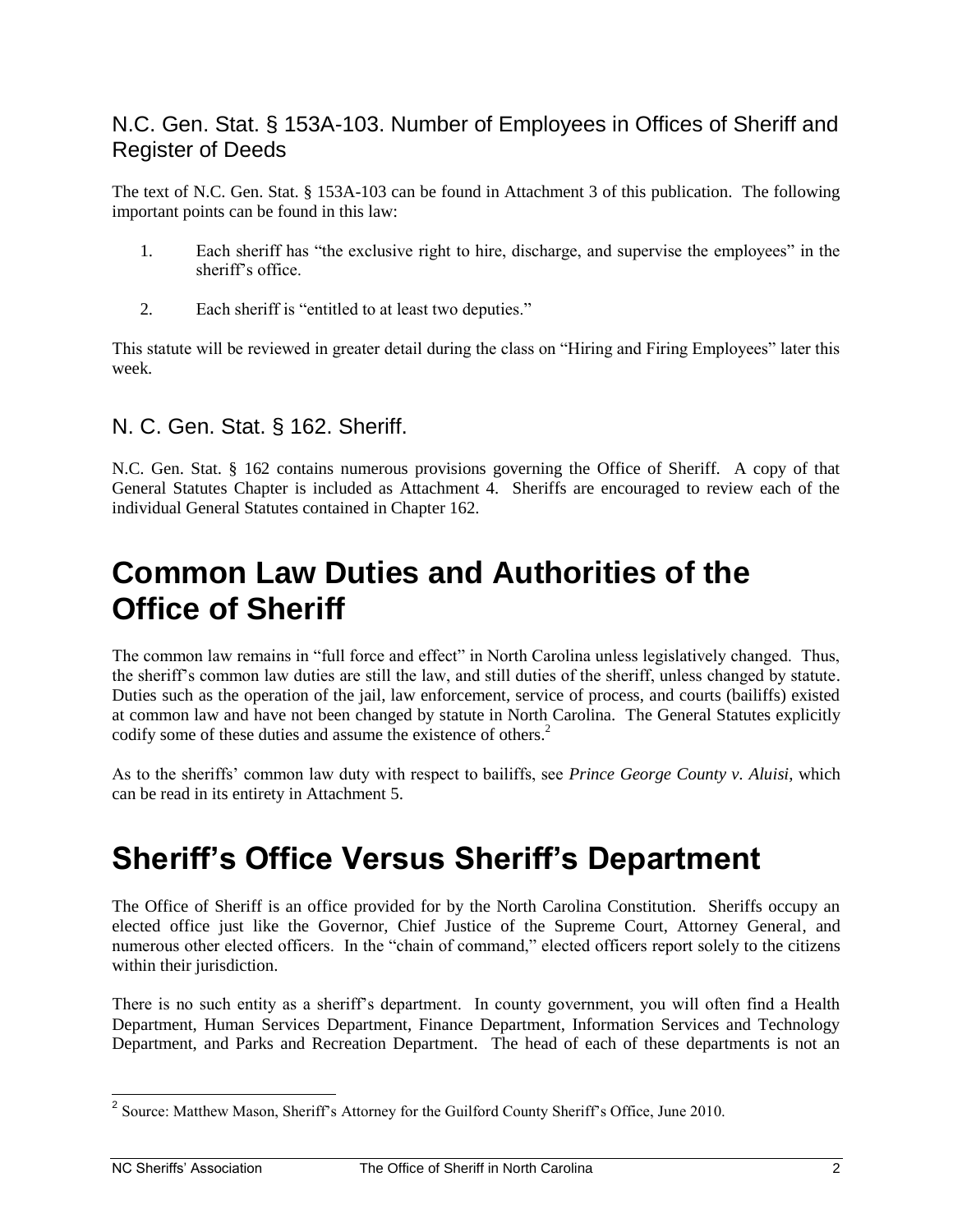elected official but is an appointed employee of the county who is hired by and supervised by the county manager.

Unfortunately, the Office of Sheriff is often erroneously referred to as a sheriff's department. Doing so is as incorrect as referring to the Department of Governor instead of the Office of Governor.

Several resources are attached that clearly explain the constitutionally mandated Office of Sheriff and how it is distinguished from departments of county government. Those resources include:

- a. An Amicus Curiae (Friend of the Court) Brief filed by the North Carolina Sheriffs' Association in the case of *Harter v. Vernon* and *McLaughlin v. Bailey* (Attachment 6a and Attachment 6b respectively).
- b. Articles from the March-April 1993 issue of *Sheriff Magazine* published by the National Sheriffs' Association entitled: "Sheriff's Office Versus Office of the Sheriff"; "Preserve the Office of Sheriff"; Election versus Appointment"; and "Sheriffs' Offices under Attack" (Attachment 7).
- c. An article published by the National Sheriffs' Association entitled, "Preserve the Office of Sheriff by Continuing the Election of our Nation's Sheriffs" (Attachment 8).
- d. An article published by the National Sheriffs' Association entitled, "Elected Office of the Sheriff Executive Summary" (Attachment 9).
- e. An article published by the National Sheriffs' Association entitled, "County Police versus the Elected Sheriff" (Attachment 10a).
- f. An e-mail dated May 3, 2013 from the North Carolina Sheriffs' Association Executive Vice President to all sheriffs concerning the "supervision" of the sheriff (Attachment 10b).

# <span id="page-5-0"></span>**The History of the Office of Sheriff**

A detailed discussion of the history of the Office of Sheriff was originally published by the National Sheriffs' Association and is now maintained on the website of the North Carolina Sheriffs' Association (Attachment 11).

For a detailed history of the Office of Sheriff specifically in North Carolina, see the attached paper written by retired Union County Sheriff Frank McGuirt dated December 28, 1998 (Attachment 12).

### <span id="page-5-1"></span>**Qualifications to be Elected Sheriff**

#### <span id="page-5-2"></span>N.C. Gen. Stat. § 162-2

Pursuant to N.C. Gen. Stat. § 162-2, to be eligible for the Office of Sheriff, a person must:

- a. Be 21 years of age,
- b. Have resided in the county in which he or she is chosen for one year immediately preceding his or her election,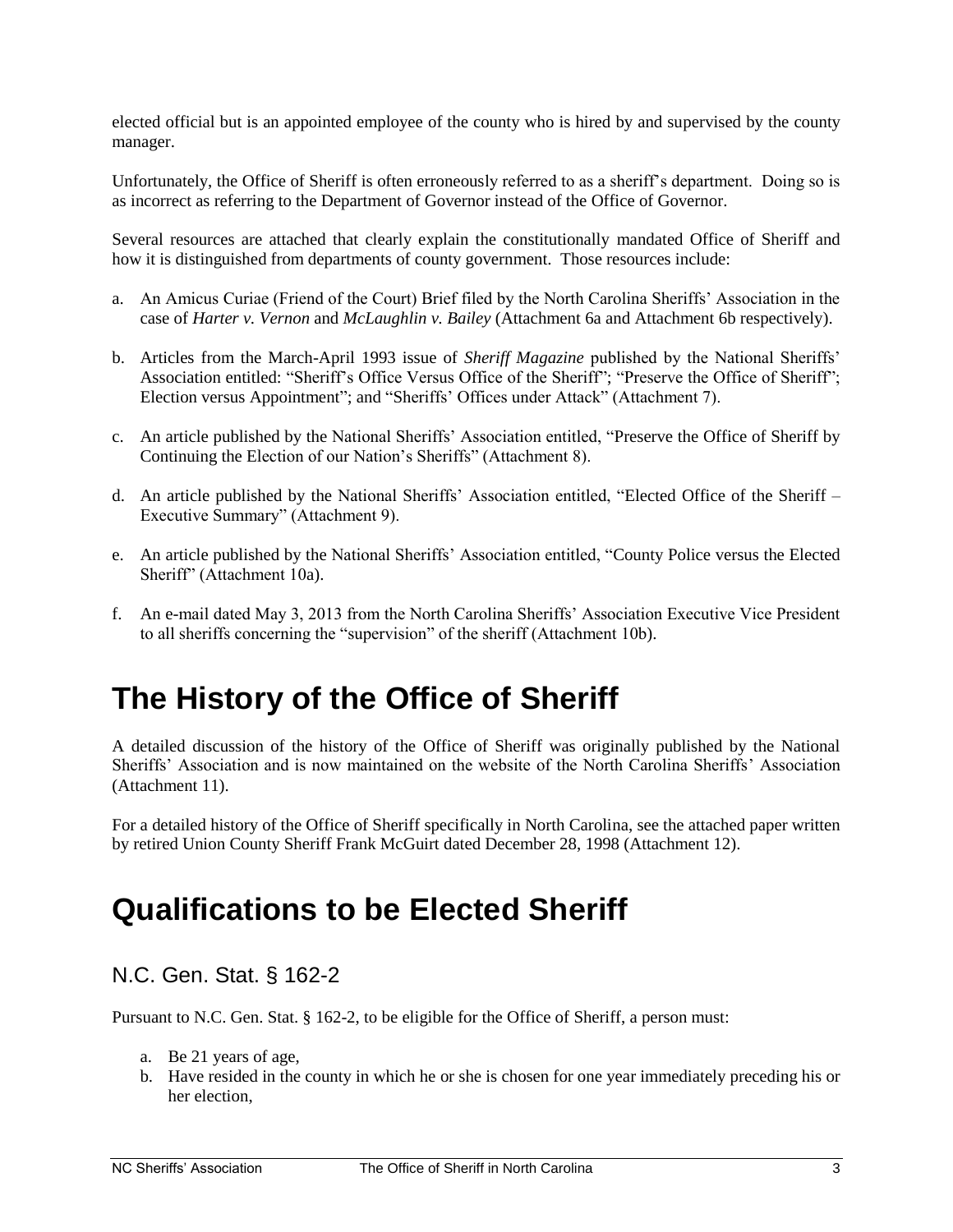- c. Not practice law, and
- d. Not serve as a member of the General Assembly.

Please see Attachment 13 to read this law in its entirety.

#### <span id="page-6-0"></span>The North Carolina Constitution

The North Carolina Constitution also sets the qualifications to be elected sheriff as follows:

- a. N.C. Const. art. VI, § 6 states that every qualified voter who is 21 years of age shall be eligible for election by the people to office.
- b. N.C. Const. art. VI, § 8 states the reasons why a person will be disqualified for office.
- c. N.C. Const. art. VII,  $\S$  2 states that no person convicted of a felony may serve as sheriff.
- d. N.C. Const. art. VI, § 1 states that every person who was born in the United States and every person who has been naturalized, who is 18 years of age is qualified to vote.

<span id="page-6-1"></span>Please see Attachment 14 to read these North Carolina Constitutional Sections in their entirety.

# **Sheriff as the Chief Law Enforcement Officer of the County**

The sheriff is the chief law enforcement officer of the county. *Dawson v. Radewicz* and *Southern Railway Co. v. Mecklenburg County* (Attachment 15). An opinion from Attorney General Lacy H. Thornburg, dated October 24, 1985, interprets this to mean that the sheriff may leave local enforcement in local hands only as long as reasonable efforts in good faith are made by the local police authorities to enforce the law (Attachment 16). Another meaning often assigned to the term "chief law enforcement officer of the county" is that the sheriff and he alone has jurisdiction throughout the county.

Please see the following excerpt from 70 Am. Jur. 2d *Sheriffs* §30 (2208):

Where sheriffs are constitutional officers whose powers and duties are not expressly enumerated in the constitution [as is the case in North Carolina], such powers and duties are proscribed by the common law as modified by the acts of the legislature. … Common law duties are many and varied and encompass more than traditional law enforcement. Thus, the sheriff is generally the chief law enforcement officer of the county, and, as a general rule, sheriffs, within the scope of their respective jurisdictions, are given power, and have the duty, to preserve the peace and public order, enforce the criminal laws, prevent and detect crime, provide security for courts, serve criminal warrants and other writs and summonses, and transport prisoners.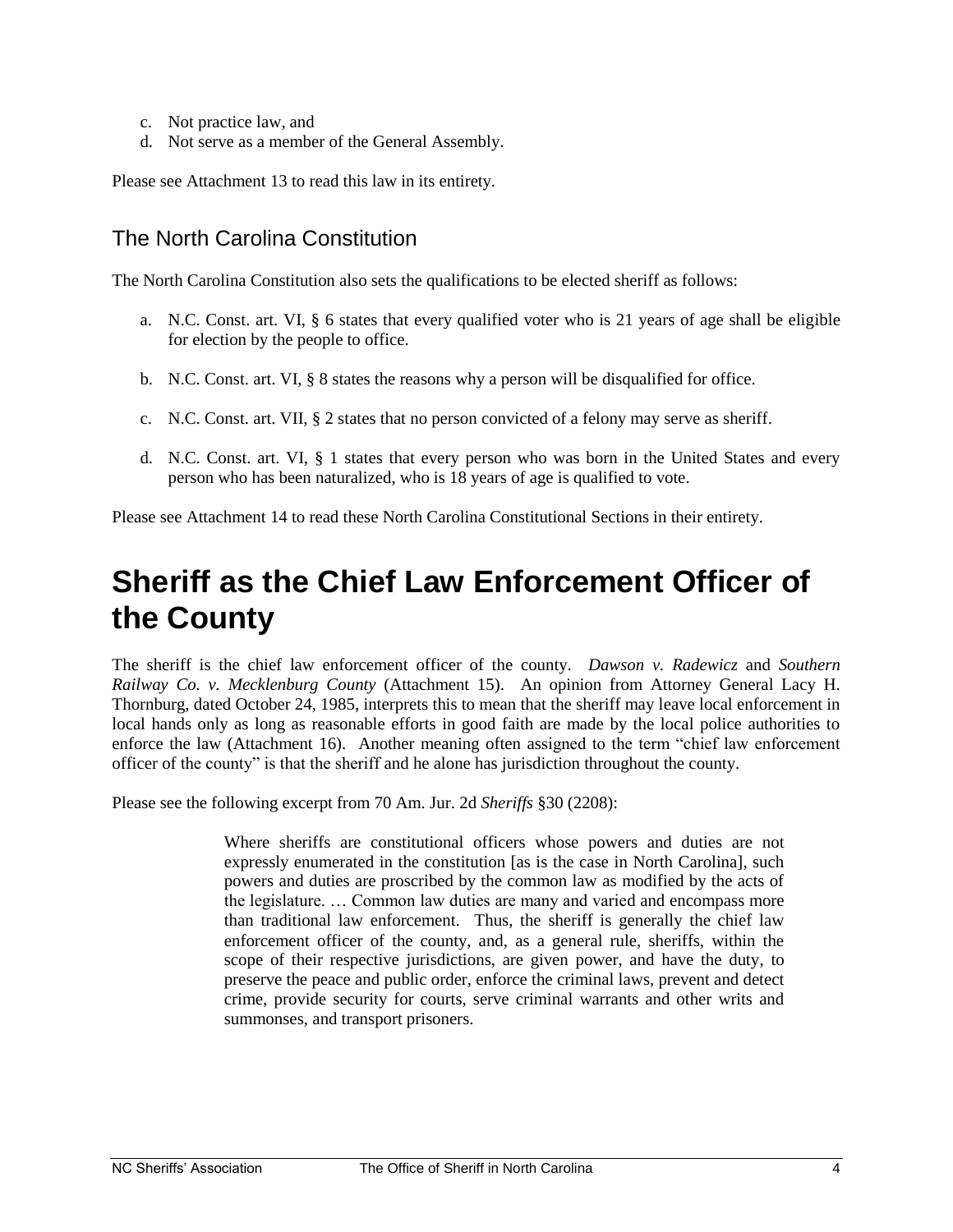# <span id="page-7-0"></span>**Dual Office Holding**

#### <span id="page-7-1"></span>**Overview**

N.C. Const. art. VI, § 9 provides:

- a. No person shall hold concurrently any two offices in this State that are filled by election by the people.
- b. No person shall hold concurrently any two or more appointed offices or any combination of elected or appointed offices, except as the General Assembly shall provide by general law.

Please see Attachment 17 for the full text.

In addition, N.C. Gen. Stat. § 128-1 and 128.1-1 have been enacted by the General Assembly pursuant to N.C. Const. art. VI, § 9 (Attachment 18). N.C. Gen. Stat. § 128-1.1 specifically authorizes any person who holds an elective office in State or local government to hold one other appointive office at the same time. The following are examples:

- a. A sheriff could not also hold the elected office of school board member at the same time;
- b. A sheriff could, at the same time, hold the appointive office of any one of the following offices:
	- i. A city police officer;
	- ii. A deputy sheriff in another county; or
	- iii. A member of the North Carolina Sheriffs' Education and Training Standards Commission.

#### <span id="page-7-2"></span>"Public Office" Defined

The important distinction to make when determining if a position is a public office is the authority the position has to make and enact final decisions. This means that if the position is solely an advisory one, it does not constitute a public office. However, if the position has authoritative power to make governmental decisions, it is a public office. Examples of solely advisory positions are:

- a. Governor's Crime Commission;
- b. Actual Innocence Commission;
- c. State Emergency Response Commission; and
- d. Domestic Violence Commission.

When a person holds an office or offices and then accepts election or appointment to another office such that the total number of offices held by the person exceeds those allowed by law, the acceptance of the most recent office, by operation of law, terminates the person's authority in the first office to which they were elected or appointed (Attachment 17).

For an explanation on what is and what is not generally considered to be a "public office," see the attached blog post by Fleming Bell at the University of North Carolina (UNC) School of Government (Attachment 19). The conclusion that Bell reaches is that it is a complicated issue and that many factors need to be considered. The Supreme Court of North Carolina did explain that "[t]he true test of a public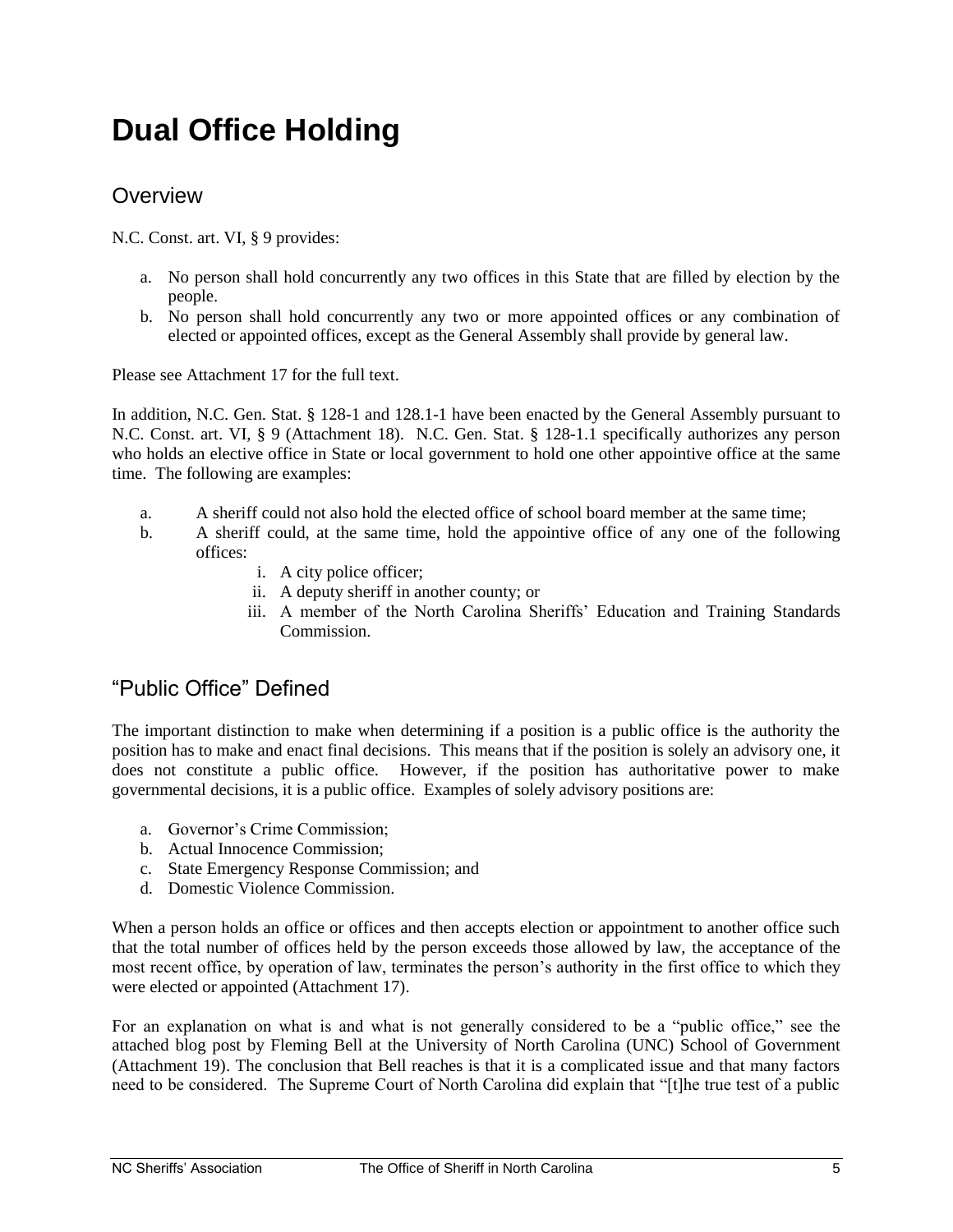office seems to be that it is parcel of the administration of government, civil, or military, or is itself created by the law making power" (Attachment 20).<sup>3</sup>

A sheriff will not be considered to be holding two offices if one of the offices he holds is ex officio, meaning "of or from the office." A person holding one office is said to be serving ex officio in a second office if she or he holds the second office by virtue of holding the first office. See attached blog post by Fleming Bell discussing this idea of holding an office ex officio (Attachment 21).

#### <span id="page-8-0"></span>Practical Tip

Prior to being sworn in as sheriff, the sheriff-elect should determine whether or not he or she currently occupies any other elected or appointed office in federal, state, or local government. If the sheriff-elect has any doubt whatsoever, he or she should consult with the Law Enforcement Liaison Section of the North Carolina Attorney General's Office for guidance and advice prior to taking the Oath of Office as Sheriff.

# <span id="page-8-1"></span>**Beginning the Term of Office**

Sheriffs newly elected in November are scheduled by law, pursuant to N.C. Gen. Stat. § 163-1, to take office on the first Monday in December after the election, December 1, 2014 (Attachment 22).

Occasionally, the outgoing sheriff will retire effectively on November 30. This is usually done to enable the outgoing sheriff to collect a full month's retirement benefit for the month of December. If the outgoing sheriff does not retire until December 1, they will not receive retirement benefits for December and will receive their first retirement benefits beginning on the first day of the following January.

N.C. Gen. Stat. § 162-3 provides that a sheriff may vacate the office by resigning the office by notice to the board of county commissioners (Attachment 23).

Often, retiring sheriffs who retire on November 30 will make arrangements to have the newly elected sheriff appointed and sworn into office on November 30. If this happens, the newly elected sheriff must also swear in his or her deputies on November 30. Then, on the first Monday in December when the new term of office begins, the newly elected sheriff and all deputies must be sworn in again to begin the new term of office.

If the outgoing sheriff resigns on November 30, the procedure for appointing a new sheriff to serve the remainder of the outgoing sheriff's term is governed by either N.C. Gen. Stat. § 162-5 or 162-5.1. Until a new sheriff is appointed, the duties of the sheriff shall be carried out by the county coroner, or if there is no county coroner by the chief deputy sheriff, or if there is no chief deputy sheriff, then by the senior deputy sheriff in years of service (Attachment 24).

For those counties specifically listed in N.C. Gen. Stat. § 162-5.1, the board of county commissioners must appoint the person recommended by the county executive committee of the same political party as the outgoing sheriff. For those counties not listed in this statute, N.C. Gen. Stat. § 162-5 provides that the vacancy can be filled by an appointment by the board of county commissioners and they are not required to consult with the county executive committee of the outgoing sheriff's political party.

 3 *Eliason v. Coleman*, 86 N.C. 236, 240-41 (1882).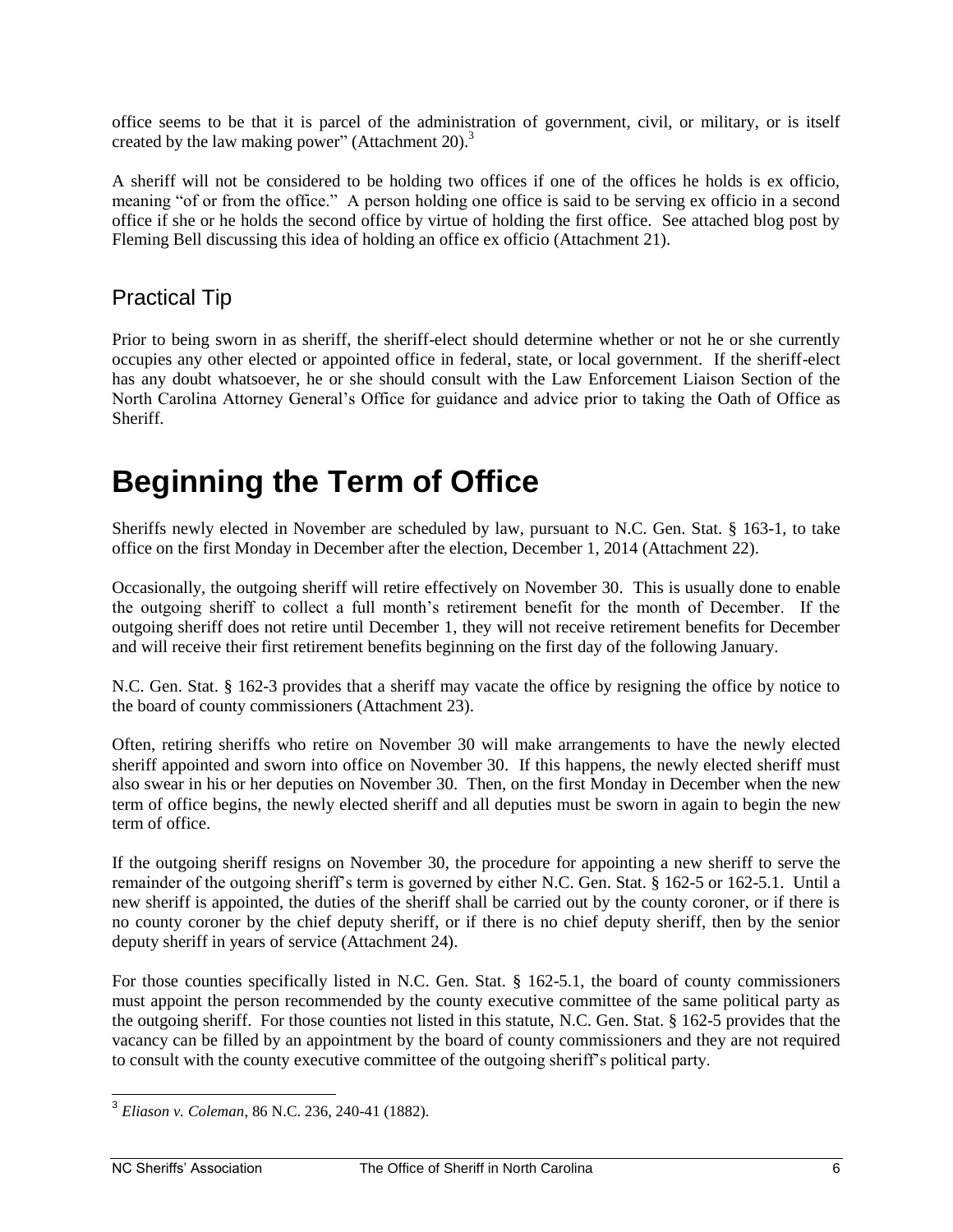If the outgoing sheriff intends to resign prior to December 1, the newly elected sheriff should make arrangements to be appointed as sheriff effective on the effective date of the resignation of the outgoing sheriff.

Please see the attached publication entitled "Vacancy in the Office of Sheriff" for more details on these and other aspects of sheriffs' office vacancies (Attachment 25).

<span id="page-9-0"></span>Pursuant to N.C. Gen. Stat. § 162-17, an outgoing sheriff must deliver unexecuted civil processes to the new sheriff and then the new sheriff must have sufficient time to execute them (Attachment 26).

### **Oaths of Office**

#### <span id="page-9-1"></span>Oaths of Office for Sheriffs

At the time of their swearing in, newly elected sheriffs must take three different oaths of office.

a. The first oath is required by Article VI, § 7 of the North Carolina Constitution.

"I, \_\_\_\_\_\_\_\_\_\_\_\_\_\_\_\_\_, do solemnly swear (or affirm) that I will support and maintain the Constitution and the laws of the United States, and the Constitution and laws of North Carolina not inconsistent therewith, and that I will faithfully discharge the duties of my office as Sheriff of \_\_\_\_\_\_\_\_\_\_\_\_\_\_ County, so help me God."

b. The second oath is required by N.C. Gen. Stat. § 11-7 and applies to every person elected or appointed to office in North Carolina.

"I, do solemnly and sincerely swear that I will support the Constitution of the United States; that I will be faithful and bear true allegiance to the State of North Carolina, and to the constitutional powers and authorities which are or may be established for the government thereof; and that I will endeavor to support, maintain, and defend the Constitution of said State, not inconsistent with the Constitution of the United States, to the best of my knowledge and ability; so help me God."

c. The third oath is required by N.C. Gen. Stat. §11-11 and specifically applies to the Office of Sheriff.

"I, do solemnly swear (or affirm) that I will execute the Office of Sheriff of \_\_\_\_\_\_\_\_\_\_\_\_\_\_\_\_ County to the best of my knowledge and ability, agreeably to law; and that I will not take, accept or receive, directly or indirectly, any fee, gift, bribe, gratuity or reward whatsoever, for returning any man to serve as a juror or making any false return on any process to me directed; so help me, God."

#### <span id="page-9-2"></span>Oaths of Office of Deputy Sheriffs

Deputy sheriffs should take the following three oaths:

a. The first oath is required by Article VI, § 7 of the North Carolina Constitution.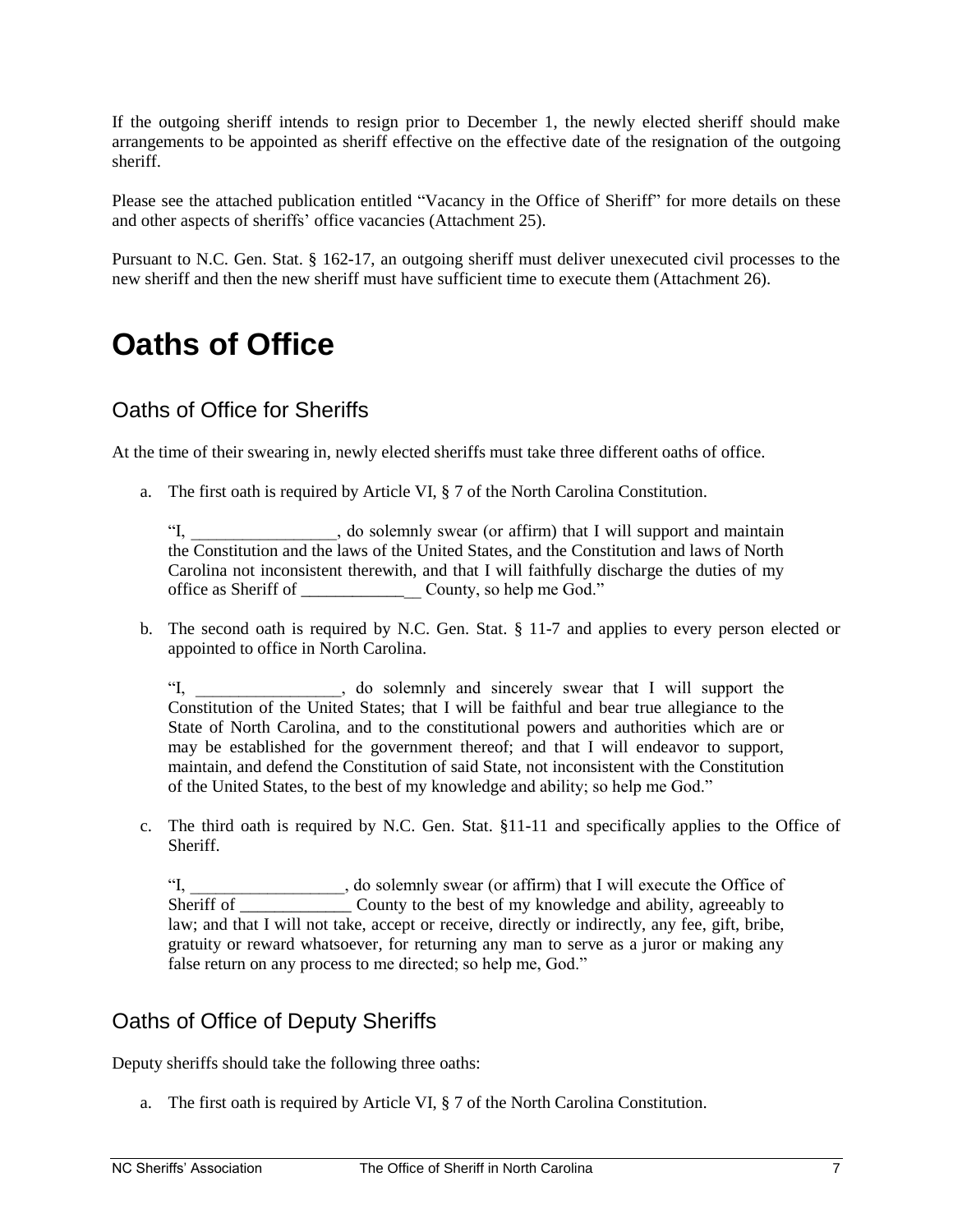"I, \_\_\_\_\_\_\_\_\_\_\_\_\_\_\_, do solemnly swear (or affirm) that I will support and maintain the Constitution and the laws of the United States, and the Constitution and laws of North Carolina not inconsistent therewith, and that I will faithfully discharge the duties of my office as deputy sheriff, so help me God."

b. The second oath is required by N.C. Gen. Stat. § 11-7 and applies to every person elected or appointed to office in North Carolina.

"I, \_\_\_\_\_\_\_\_\_\_\_\_\_\_\_\_, do solemnly and sincerely swear that I will support the Constitution of the United States; that I will be faithful and bear true allegiance to the State of North Carolina, and to the constitutional powers and authorities which are or may be established for the government thereof; and that I will endeavor to support, maintain and defend the Constitution of said State, not inconsistent with the Constitution of the United States, to the best of my knowledge and ability; so help me God."

c. The third oath is required by N.C. Gen. Stat. § 11-11 and applies to all law enforcement officers.

, do solemnly swear (or affirm) that I will be alert and vigilant to enforce the criminal laws of this State; that I will not be influenced in any matter on account of personal bias or prejudice; that I will faithfully and impartially execute the duties of my office as a law enforcement officer according to the best of my skill, abilities, and judgment; so help me, God."

#### <span id="page-10-0"></span>Oaths for Other Sheriffs' Office Personnel

No oath is provided for by law or required for sheriffs' office personnel other than the sheriff and deputy sheriffs. However, many sheriffs voluntarily choose to administer an oath to all sheriffs' office employees encouraging their loyalty and support of the sheriff's office. Several copies of such oaths are included (Attachment 27).

#### <span id="page-10-1"></span>Where Oaths Must be Filed

Pursuant to N.C. Gen. Stat. § 153A-26, all oaths must be filed with the clerk. The clerk as defined by General Statute §153A-1, is the clerk to the county board of commissioners, not the clerk of court (Attachment 28). Please see the attached blog post by David Lawrence of the UNC School of Government discussing the difference between the clerk to the board of county commissioners and the clerk of court (Attachment 29).

According to Joe Ferrell, Professor of Public Law and Government at the UNC School of Government, it is not a material mistake if the oaths are filed in the incorrect clerk's office. The important element is that the oath is taken and the bond, if any, is posted. Please see the attached e-mail from Fleming Bell of the UNC School of Government about filing oaths in the wrong clerk's office (Attachment 30).

N.C. Gen. Stat. §128-5 makes it unlawful to begin the duties of the Office of Sheriff or deputy sheriff before taking the oaths of office (Attachment 31).

Please see the attached article entitled "Our Oath of Office, A Solemn Promise" from the September 2009 *FBI Law Enforcement Bulletin* that discusses the history and meaning of the oath (Attachment 32).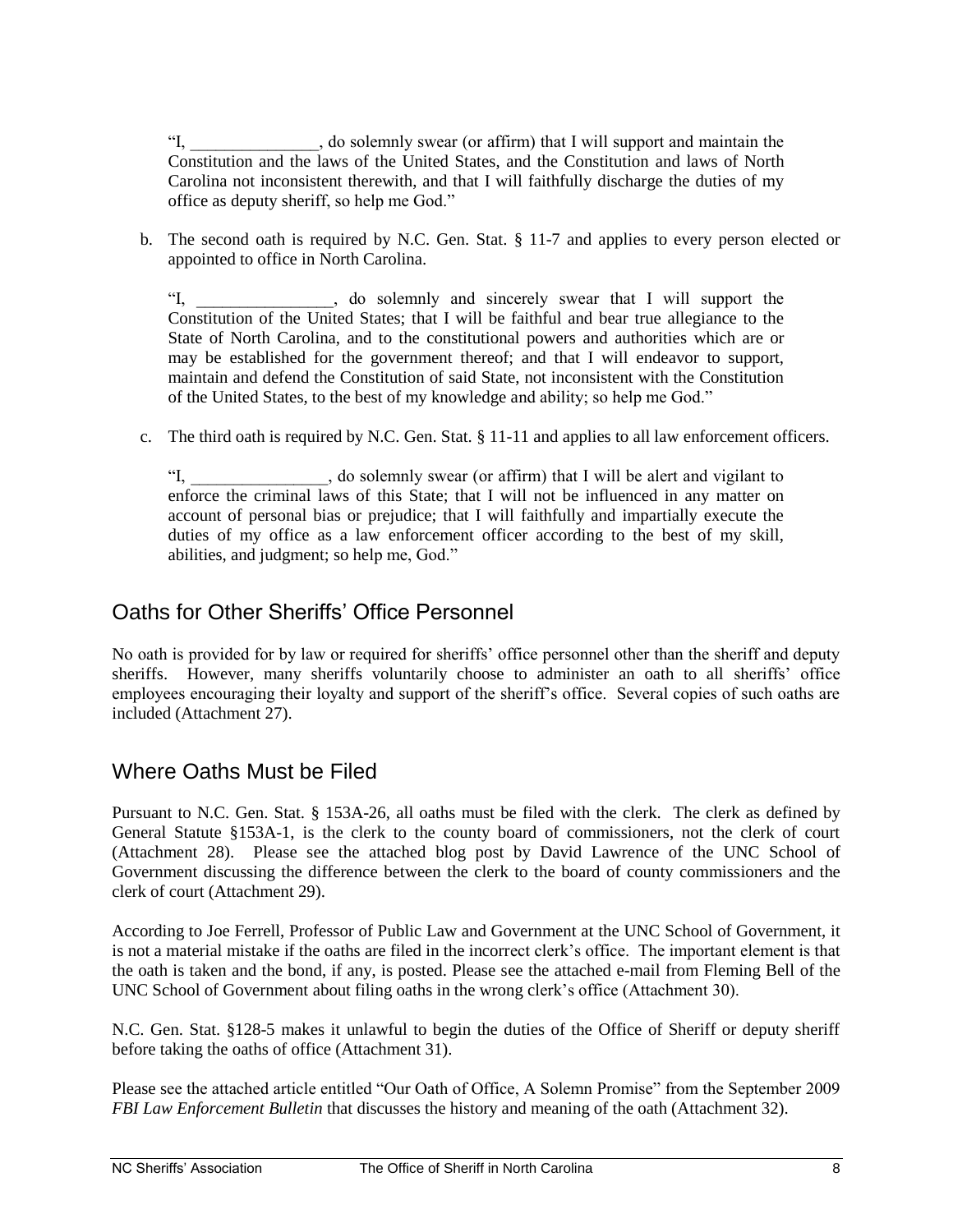#### <span id="page-11-0"></span>Who May Administer Oaths of Office?

N.C. Gen. Stat. § 11-7.1 provides that an oath of office may be administered by:

- a. A justice, judge, magistrate, clerk, assistant clerk, or deputy clerk of the General Court of Justice, a retired justice or judge of the General Court of Justice, or any member of the federal judiciary;
- b. The Secretary of State;
- c. A notary public;
- d. A register of deeds;
- e. A mayor of any city, town, or incorporated village;
- f. A chairman of the board of county commissioners of any county;
- g. A member of the House of Representatives or Senate of the General Assembly; or
- <span id="page-11-1"></span>h. The clerk of any county, city, town or incorporated village.

# **Authority of Office – Special Deputy Sheriffs**

Deputy sheriffs are of two kinds. The first is a general deputy or under-sheriff, who by virtue of his appointment has authority to execute all the ordinary duties of the Office of Sheriff. The second, is a special deputy sheriff who is an officer pro hac vice (for the time being) to execute a particular writ on some certain occasion, but acts under a specific and not a general appointment of authority.

This means that a special deputy sheriff may not be assigned general duties. The special deputy sheriff must act only on a particular assignment and has only the authority of an ordinary citizen until directed to do a particular act. His authority ends, and he ceases to be an officer, when the act he was directed to do is completed. See the attached 2012 opinion from Special Deputy Attorney General John Aldridge discussing special deputy sheriffs (Attachment 33).

A sheriff can delegate the supervision of a special deputy sheriff to a general or regular deputy sheriff.

# <span id="page-11-2"></span>**Sheriff's Bond**

N.C. Gen. Stat. § 162-8 requires the sheriff to furnish a bond payable to the State of North Carolina. The amount of the bond shall be determined by the board of county commissioners, but shall not exceed \$25,000 (Attachment 34).

N.C. Gen. Stat. § 162-9 provides that the board of county commissioners shall "take and approve" the sheriff's bond and have it registered and the original deposited with the clerk of the superior court for safekeeping prior to the sheriff taking office. The bond shall be provided by the sheriff to the board of county commissioners on the first Monday of December next after the election (Attachment 35).

Bonds may be obtained by sheriffs from various sources.

Initially, a newly elected sheriff may wish to consult with the outgoing sheriff or with the county finance office or the county manager to find out where the bond was obtained for the previous sheriff.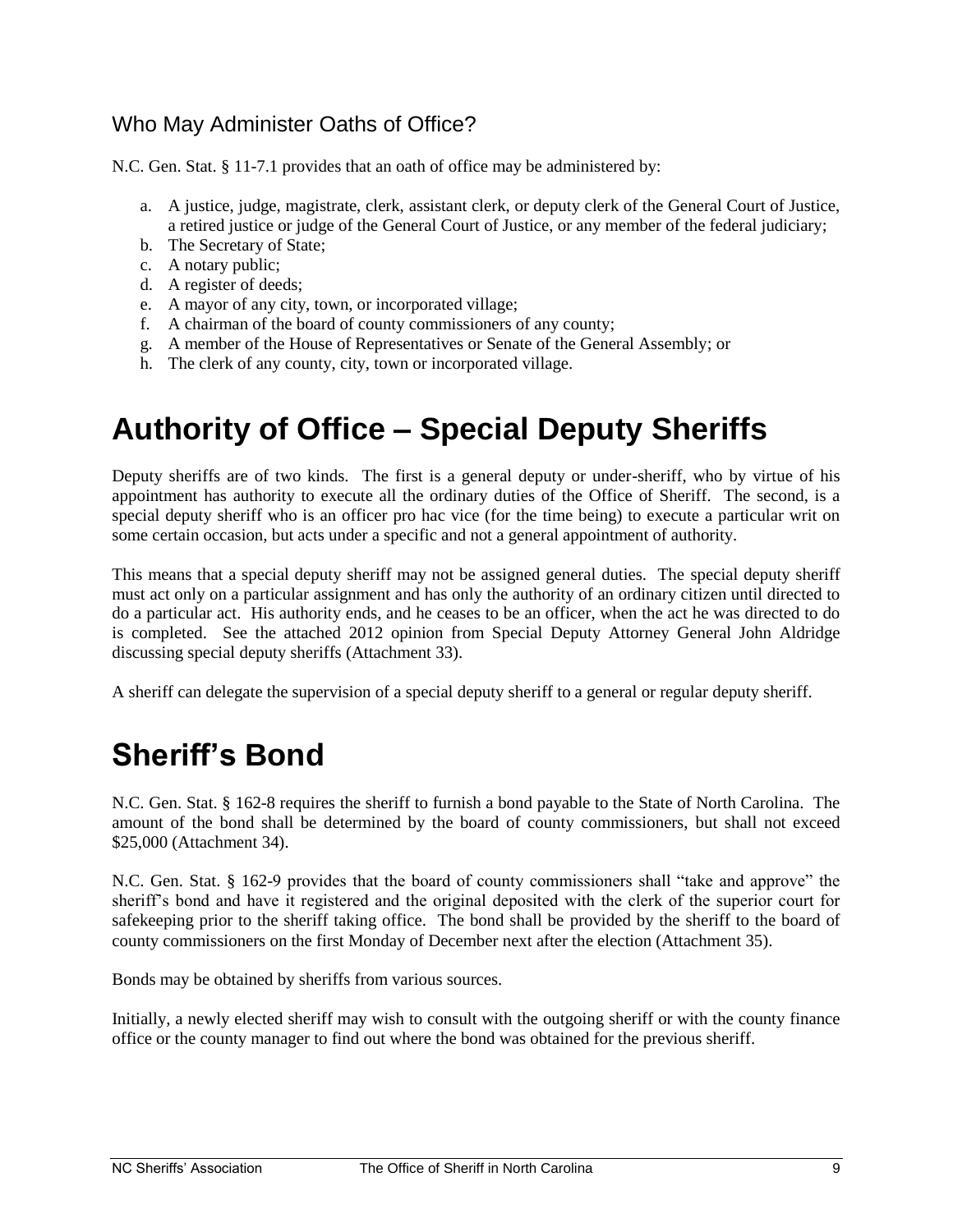Frequently, bonds are obtained from local insurance companies. Companies used by sheriffs in the past include Peerless Insurance Company in Cabarrus County [800-542-5385] and Mimosa Insurance Company [828-437-5357] in Burke County.

A third option for obtaining bonds is through a company entitled Marsh. This is the company that sheriffs will be referred to if they contact the North Carolina Association of County Commissioners (NCACC) with the question of where to obtain bonds. The NCACC said they preferred if sheriffs would contact Marsh directly as they are actually handling the bonds. The appropriate person to contact at Marsh is MaryAnn Dark at (704) 374-8353 or maryann.dark@marsh.com. MaryAnn said that they would provide bonds for newly elected sheriffs; however, they will not provide bonds for sheriffs alone, but for all bonded employees in the sheriff's county. This means that in order for a sheriff to obtain a bond from Marsh, all other bonded county officials must agree to obtain their bonds from Marsh as well whenever the county's bonds are up for renewal.

The sheriff must obtain the bond and provide it to the board of county commissioners prior to assuming the Office of Sheriff. N.C. Gen. Stat. § 14-229 makes it a Class I misdemeanor to assume the Office of Sheriff prior to filing the bond, and this statute also provides that the sheriff who does not comply "shall be ejected from his office" (Attachment 36).

When re-elected, a sheriff is not expressly required to refile the bond with the board of county commissioners if that bond is already on file and has not expired. However, out of caution, a sheriff, after his or her re-election in November, may want to send the board of county commissioners a copy of the bond showing its expiration date along with a letter notifying them that he or she is providing an additional copy of the bond that is already on file. Sending this letter is not necessary, but would be helpful in the event that someone later tried to say that the sheriff did not submit his or her bond as required, even though a preexisting bond was still in effect and on file.

# <span id="page-12-0"></span>**Compensation for the Sheriff**

### <span id="page-12-1"></span>Compensation for a New Term

General Statute § 153A-92 provides for the compensation payable to the sheriff. This statute provides that the salary of the newly elected sheriff shall be no less than the salary of the departing sheriff, unless the board of county commissioners adopted a resolution reducing the new sheriff's pay. To be binding, the resolution must have been adopted at least 14 days before the last day for filing notice of candidacy for the Office of Sheriff. If no such resolution was filed within that time period, the "salary, allowances, and other compensation" of the newly elected sheriff shall be no less than what was provided to the outgoing sheriff. While the board of county commissioners can increase a sheriff's compensation at any time, the sheriff's compensation cannot be reduced during the sheriff's current term of office (Attachment 37).

The board of county commissioners has the authority to adopt a resolution at least 14 days prior to the last day of filing for the Office of Sheriff that reduces the compensation for the Office of Sheriff effective at the beginning of the next term of office. The reduction would apply to a sitting sheriff who was reelected to a new term. See the letter from Attorney General Lacy H. Thornburg to Glenn Jernigan dated May 17, 1990 (Attachment 38).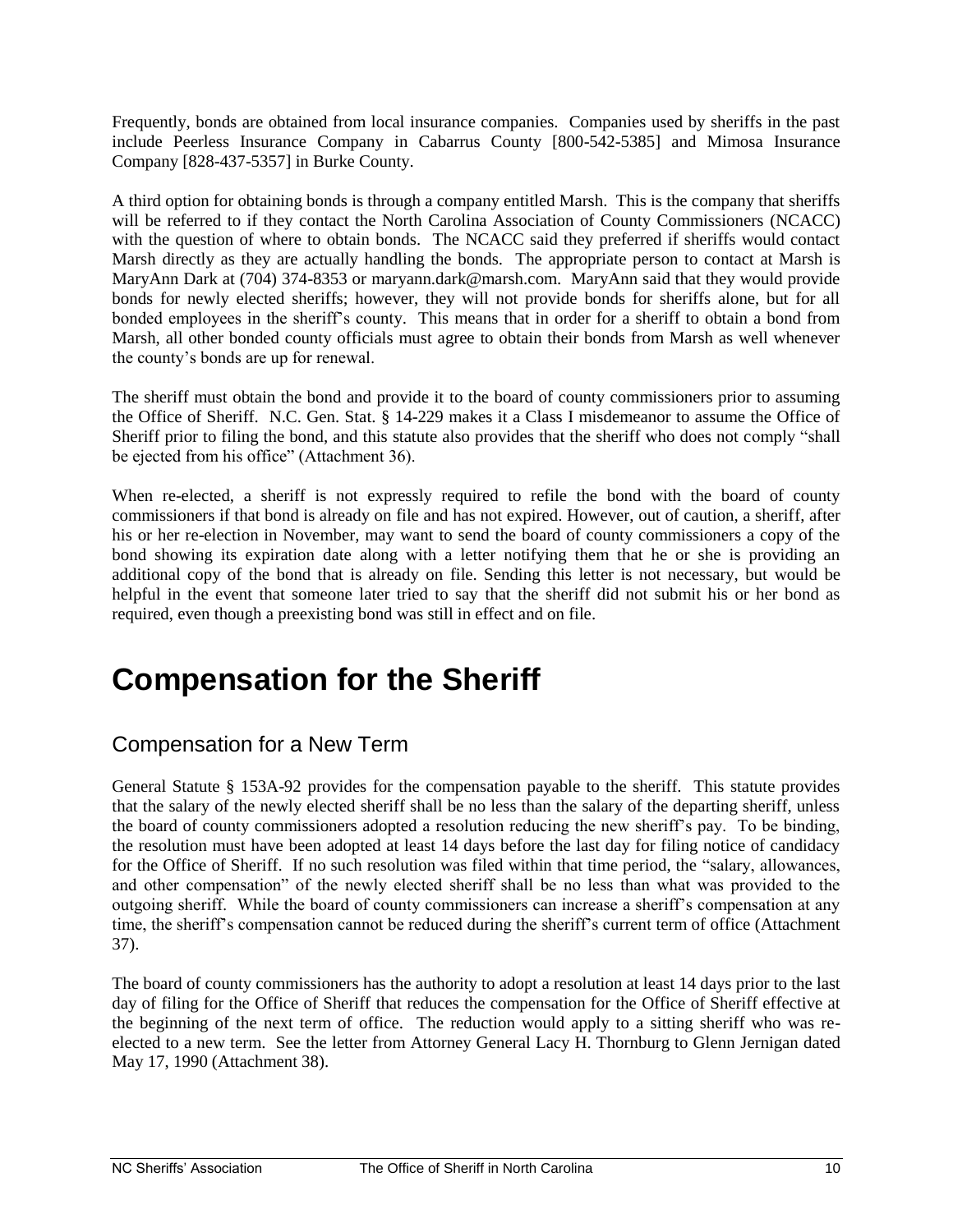#### <span id="page-13-0"></span>Compensation Mid-Term

There are two different interpretations regarding the effect of N.C. Gen. Stat. § 153A-92 on a sheriff who is appointed mid-term:

- a. The first is that the board of county commissioners cannot reduce the salary of a sheriff who was appointed to serve the remainder of an outgoing sheriff's current term of office. The procedure for reducing the sheriff's salary is specified in General Statute §153A-92(b)(2) and can only be done during the year of a general election. Please see the attached e-mail from Eddie Caldwell (Attachment 39).
- b. The second way to interpret the statute is that it only applies to an elected sheriff; and further that there is no support for the argument that the board of county commissioners cannot reduce the salary for a newly appointed sheriff that is appointed to finish the outgoing sheriff's term of office. Please see the attached e-mail from Chip Killian (Attachment 39).

#### <span id="page-13-1"></span>Compensation for Employees

Pursuant to N.C. Gen. Stat. § 153A-92(b)(3), the board of county commissioners cannot reduce the salaries or compensation of the sheriff's office personnel unless the reduction applies equally to all employees of all county offices and departments (Attachment 37).

For example, in a county funding crisis, the board of county commissioners may reduce the salary of all employees paid by the county by five percent (5%), but could not make the pay reduction apply only to personnel in the sheriff's office. Any such pay reduction cannot apply to the elected sheriff.

### <span id="page-13-2"></span>**Budget for the Office of Sheriff**

The board of county commissioners has the authority to fix the number of salaried employees in the offices of the sheriff and the register of deeds pursuant to N.C. Gen. Stat. § 153A-103, even though each sheriff has the exclusive right to hire, discharge, and supervise employees in these offices (Attachment 4). This means that while the sheriff has the sole authority to decide who to hire and fire, the number of deputy sheriffs and personnel hired can be limited by the budget that is decided by the board of county commissioners.

#### <span id="page-13-3"></span>Mid-year Budget Reductions

For mid-year budget reductions to become effective, the board of county commissioners are required to pass an amended budget ordinance pursuant to N.C. Gen. Stat. §159-15 (Attachment 40).

According to Jack Vogt, Adjunct Professor at the UNC School of Government, there is no statute that requires equal budget cuts on a percentage or dollar amount basis for the sheriff and other county offices or departments. See the attached e-mail dated November 6, 2008 (Attachment 41).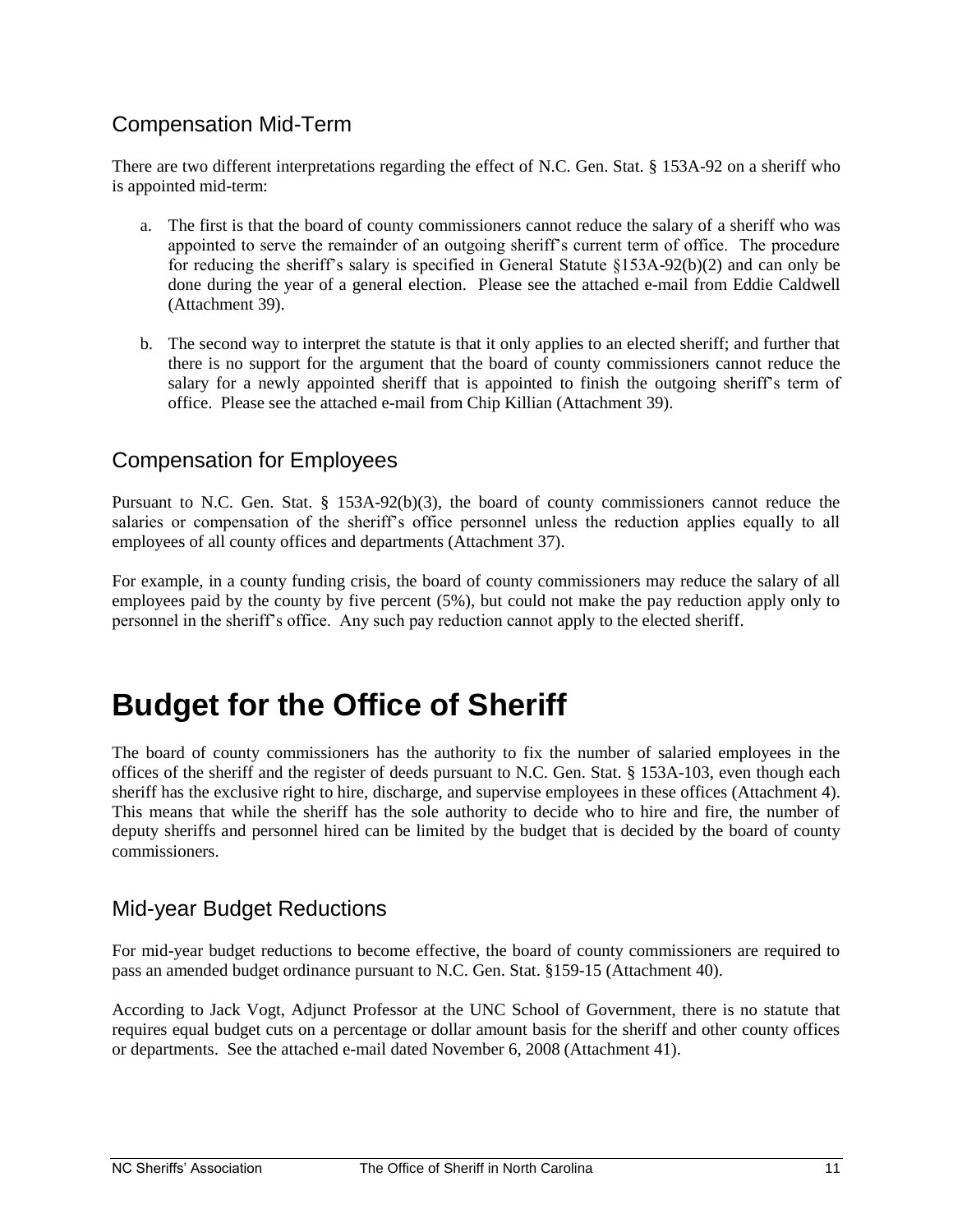#### <span id="page-14-0"></span>Legislative Relief

While there is no current statute to prevent the board of county commissioners from cutting only the sheriff's budget, relief can be, and has been, sought through the North Carolina General Assembly. See three attached bills that specifically addressed the sheriff's budget in Clay and Graham Counties (Attachment 42).

### <span id="page-14-1"></span>**Occupational Restrictions on Sheriffs**

Pursuant to N.C. Gen. Stat. § 162-2, a sheriff may not, during the term of office, engage in the practice of law or serve as a member of the General Assembly. This statute does not prohibit attorneys from serving as sheriff, but it does prohibit attorneys who serve as sheriff from practicing law during their term of office as sheriff (Attachment 43).

N.C. Gen. Stat. § 84-2 prohibits both sheriffs and deputy sheriffs from engaging in the "private" practice of law. The statute does not prohibit attorneys from serving as sheriff or as a deputy sheriff. However, it does prohibit attorneys from engaging in the "private" practice of law while serving as a sheriff or deputy sheriff (Attachment 44).

While N.C. Gen. Stat. § 162-2 prohibits sheriffs from practicing law in any capacity, N.C. Gen. Stat. § 84-2 prohibits deputy sheriffs only from engaging in the "private" practice of law. Therefore, deputy sheriffs could concurrently practice law as a Sheriff's Office Legal Advisor or as an attorney for a governmental agency.

N.C. Gen. Stat. § 84-2 does not apply to special deputy sheriffs, meaning that special deputy sheriffs can engage in the private practice of law. This statute specifically applies to sheriffs and deputy sheriffs. See the attached memorandum from Attorney General Roy Cooper, dated February 9, 2007 (Attachment 45).

N.C. Gen. Stat. § 159-9 provides that the sheriff may not serve as the county budget officer (Attachment 46).

### <span id="page-14-2"></span>**Arrest of County Commissioners**

N.C. Gen. Stat. § 153A-43 authorizes the board of county commissioners to order the sheriff to take an absent member of the board into custody if the member is absent from a meeting of the board (Attachment 47).

Please note that a sheriff is authorized to take an absent member of the board of county commissioners who is absent from a meeting of the board into custody ONLY when ordered to do so by the board of county commissioners.

# <span id="page-14-3"></span>**Reports to the County Commissioners**

N.C. Gen. Stat. § 153A-104 authorizes the board of county commissioners to require any officer, including the sheriff, "to make to the board, either directly or through the county manager, periodic or special reports concerning any matter connected with the sheriff's duties." The board may require that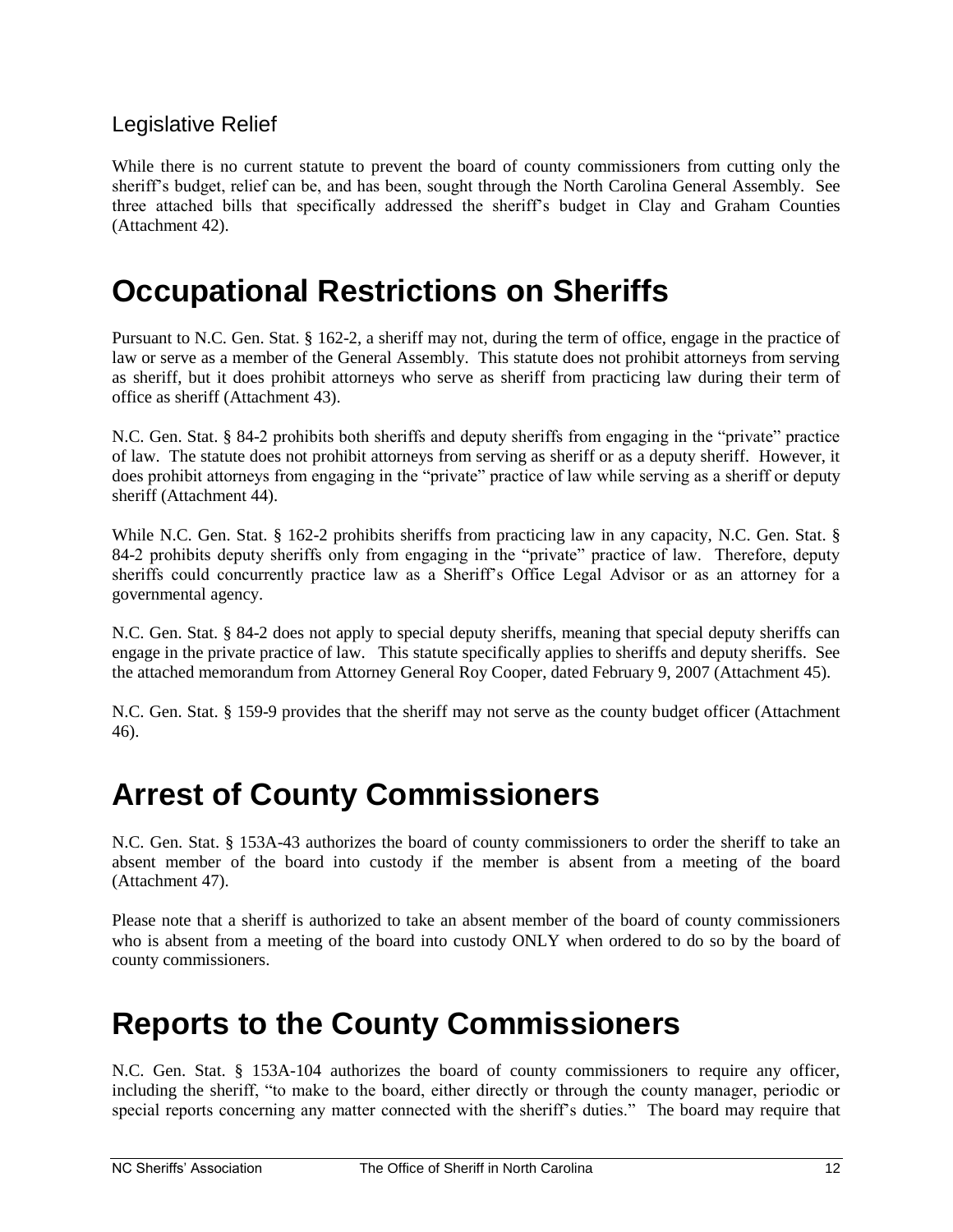such a report be made under oath. However, the statute does not specify the format or content of any such report and those matters would remain within the discretion of the sheriff as long as the sheriff filed the report if requested to do so (Attachment 48).

# <span id="page-15-0"></span>**Willfully Failing to Discharge Duties of the Sheriff's Office**

N.C. Gen. Stat. § 14-230 makes it unlawful for a sheriff to "willfully omit, neglect or refuse to discharge any of the duties of his office" and makes such an offense punishable as a Class I misdemeanor. In addition, the offending sheriff who violates this statute "shall be punished by removal" from the Office of Sheriff (Attachment 49).

# <span id="page-15-1"></span>**Care and Use of County Property; Sites of County Buildings**

N.C. Gen. Stat. § 153A-169 provides that the board of county commissioners shall supervise the maintenance, repair, and use of all county property, including the courthouse. Also it is within the sound discretion of the board of county commissioners to have the courthouse or jail/detention center repaired or to erect a new one (Attachment 50). $4$ 

It is important to note that the above statute gives the authority to the board of county commissioners to designate where the sheriff's office will be located; however, it does not give the board of county commissioners the authority to force a sheriff to occupy the property that they have chosen. For an example of this situation see the attached *Graham Star* newspaper articles about the Sheriff of Graham County (Attachment 51).

Pursuant to N.C. Gen. Stat. § 160A-274, a sheriffs' office cannot convey property owned by the county to another sheriffs' office, unless the board of county commissioners adopts a resolution to transfer the property first (Attachment 52). However, pursuant to N.C. Gen. Stat. § 160A-266(c), the board of county commissioners could delegate the authority to the sheriff to dispose of personal property valued at less than \$30,000 (Attachment 53). Please see the attached memorandum dated March 3, 2000, discussing the issue further (Attachment 54).

# <span id="page-15-2"></span>**County-Owned Vehicles**

While the board of county commissioners has the authority to control the sheriff's budget pursuant to N.C. Gen. Stat. § 153A-103 the sheriff has the exclusive jurisdiction with respect to supervision of his employees, which includes creating policies regarding vehicles driven by those employees (Attachment 4). This means that the board of county commissioners cannot adopt a resolution forcing a policy on the personnel of the sheriff's office dealing with county vehicles; however, the board of county commissioners can choose to decrease the funding for county-owned vehicles. See the attached memorandums between Sheriff Tim Daugherty, dated August 25, 2009, and Special Deputy Attorney

 4 *Jackson v. Board of County Commissioners*, 171 N.C. 379, 88 S.E. 521 (1916).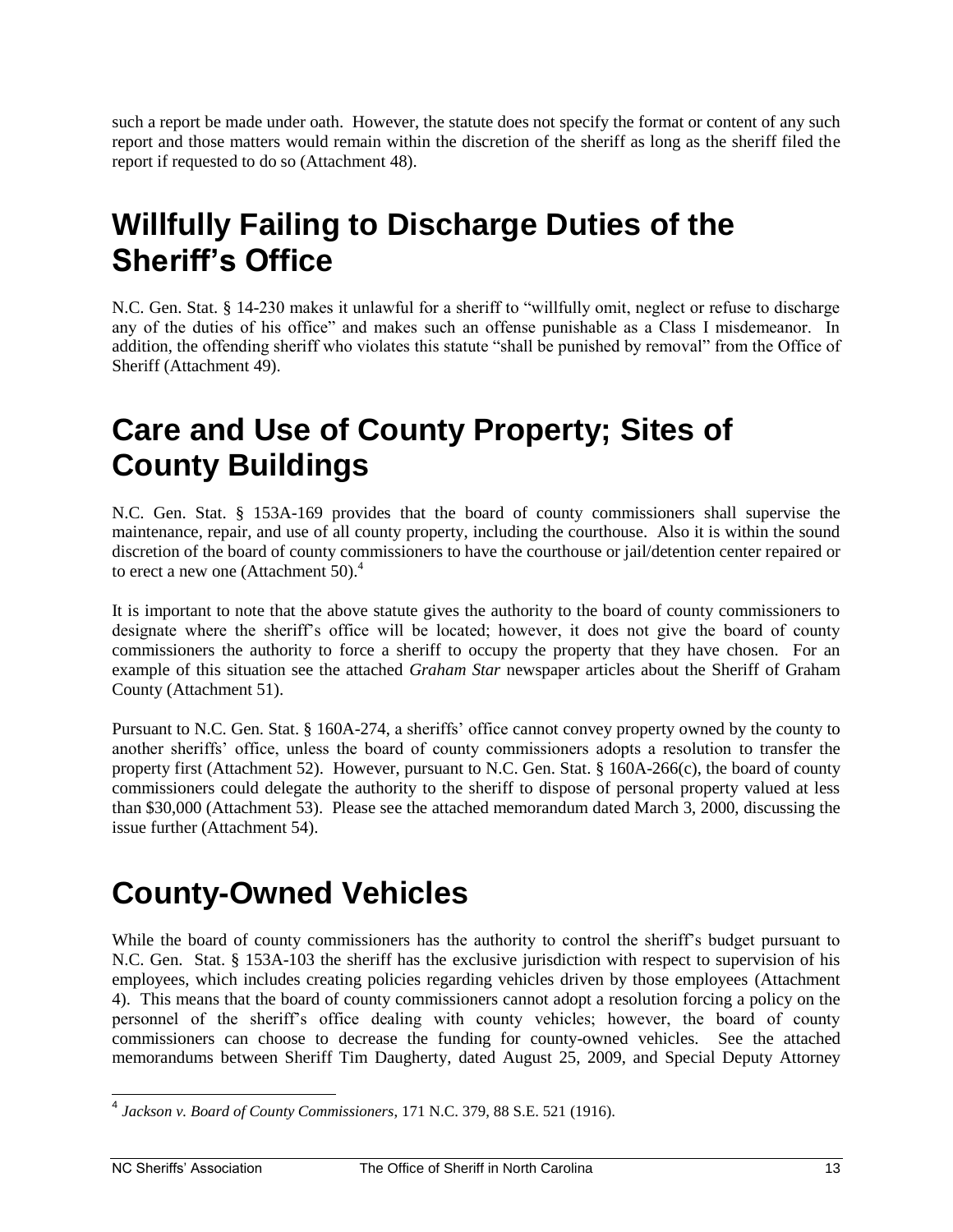General Joy Strickland, dated September 9, 2009, discussing the authority of the sheriff to authorize deputies to drive home county-owned vehicles outside the county (Attachment 55).

### <span id="page-16-0"></span>**Attempts to Reduce the Authority of the Office of Sheriff**

The powers and duties that you will assume on the first Monday in December after the election have been fiercely protected by the sheriffs who have served before you, and by the North Carolina Sheriffs' Association.

The sheriffs of North Carolina and the North Carolina Sheriffs' Association have a long-standing position of vigorously opposing any attempts to reduce the duties and authority of the constitutional Office of Sheriff.

Some attempts to reduce the authority of the Office of Sheriff will be very obvious. For example, several years ago a pilot program was adopted by the General Assembly allowing one county to have civil process papers served by civilian process servers in addition to the county sheriff and his deputies. When the legislation that created this experiment was about to expire, the North Carolina Sheriffs' Association fought very hard to keep this experiment from being continued or expanded. The Association was successful and legislation to continue this experiment was defeated, thereby preserving the duty and authority of the sheriff to serve civil process and to not allow civil process to be served by private civil process servers.

Other attacks on the power and authority of the Office of Sheriff will not be as clearly identified. Often this occurs when a county government official "offers" to relieve a sheriff of a "burden." This might occur when the county personnel director offers to handle all human resource functions for the Office of Sheriff. Once this function is delegated by the sheriff to a county department, the authority of the Office of Sheriff has been diminished and it is extremely difficult, if not impossible, to return that authority back to the Office of Sheriff in that particular county.

For example, some local governments have proposed to contract with a private business to operate the county jail. In an opinion from Attorney General Michael Easley, dated June 23, 1995, it is clear that the sheriff cannot be forced to privatize the county jail (Attachment 56).

Also the issue has been raised about the ability of private prison operators to rent or sell bed space to county jails or the ability of a sheriff to subcontract with a private business for the supervision of county inmates. In a letter from Attorney General Michael Easley, dated March 29, 1999, it is clear that neither activity would be permitted. The letter clearly states that "any arrangement that would transfer control of any aspect of the function or operation of a local jail to a private entity would not be allowed under the current provisions of North Carolina law" (Attachment 57).

Sheriffs who allow county departments to "help out" the sheriff by taking over some of the sheriff's office functions might later find those county departments trying to take away sheriff's office functions that the sheriff does not wish to give up. See the attached memorandum from Eddie Caldwell to Sheriff Ronald Hewett dated September 27, 2006 about the supervision of employees of the sheriff (Attachment 58).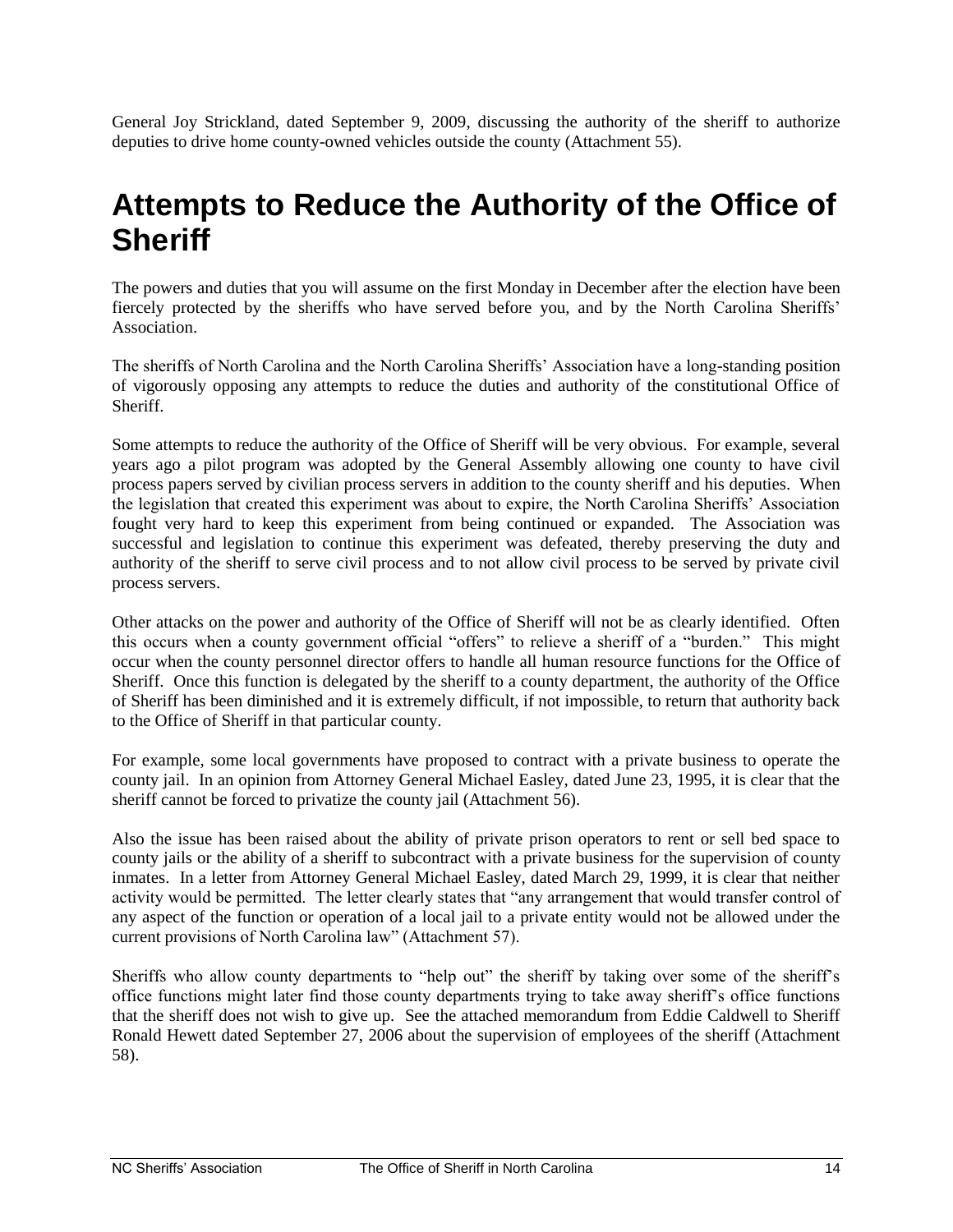Periodically, other government officials will tell a sheriff that the sheriff is required to take certain action or refrain from taking a certain action. Generally, such statements do not include any reference to a particular law that compels the sheriff to take or refrain from taking the action. Frequently, sheriffs who are confronted with these situations will ask the person making the statement to provide the sheriff with a copy of the law that requires the action described. Usually the person who made the statement cannot provide a copy of any such law, because no such law exists and because there is no such requirement on the sheriff.

The North Carolina Sheriffs' Association consistently and vigorously opposes any legislation introduced in the North Carolina General Assembly that would diminish the duties and powers of the Office of Sheriff in any way.

# <span id="page-17-0"></span>**Labor Union Legislation and Pending Bills**

#### <span id="page-17-1"></span>Peace Officers' Bill of Rights

House Bill 980 from the 2007 session of the North Carolina General Assembly would implement a form of the Peace Officers' Bill of Rights. This bill would require all State and local law enforcement agencies to establish formal disciplinary procedures that must be followed when disciplining law enforcement officers, including the right to be represented by a lawyer, a union representative, or any other person. As introduced, this bill would not apply to sheriffs' deputies. Previous versions of the same legislation introduced in prior legislative sessions included many more expansive provisions and would have included sheriffs' deputies. See the 1991 version of the bill when it was first introduced (Attachment 59). If this legislation is enacted, it is likely that the proponents of this legislation will seek to expand its requirements and make it apply to sheriffs' deputies in future legislative sessions.

The bill was amended in 2007 in the House Judiciary I Committee to delete State law enforcement agencies from coverage by the bill. The bill was narrowly approved by the Committee and then was scheduled to be considered by the House in full. It was eventually withdrawn from the House agenda and re-referred back to the House Judiciary I Committee where it remained. It was not considered in 2008 and it was not enacted into law. This bill was opposed by the North Carolina Sheriffs' Association (Attachment 60).

Under North Carolina law, a sheriff and the sheriff's deputy are "one person" [See the Amicus Curiae (Friend of the Court) Brief (Attachment 6).]. In performing their duties, deputy sheriffs act for the sheriff and in the sheriff's name and right. Since the sheriff is liable and responsible for the actions of the sheriff's deputies, the sheriff must retain ultimate authority to determine who will and who will not be employed by the sheriff.

The North Carolina Sheriffs' Association vigorously opposes legislation that is commonly known as the "Peace Officers' Bill of Rights." This position is explained in detail in the Association's paper on this issue (Attachment 61).

#### <span id="page-17-2"></span>Collective Bargaining

Senate Bill 1543 from the 2007 session of the North Carolina General Assembly would authorize public employees to organize for the purpose of collective bargaining and would create the Public Employee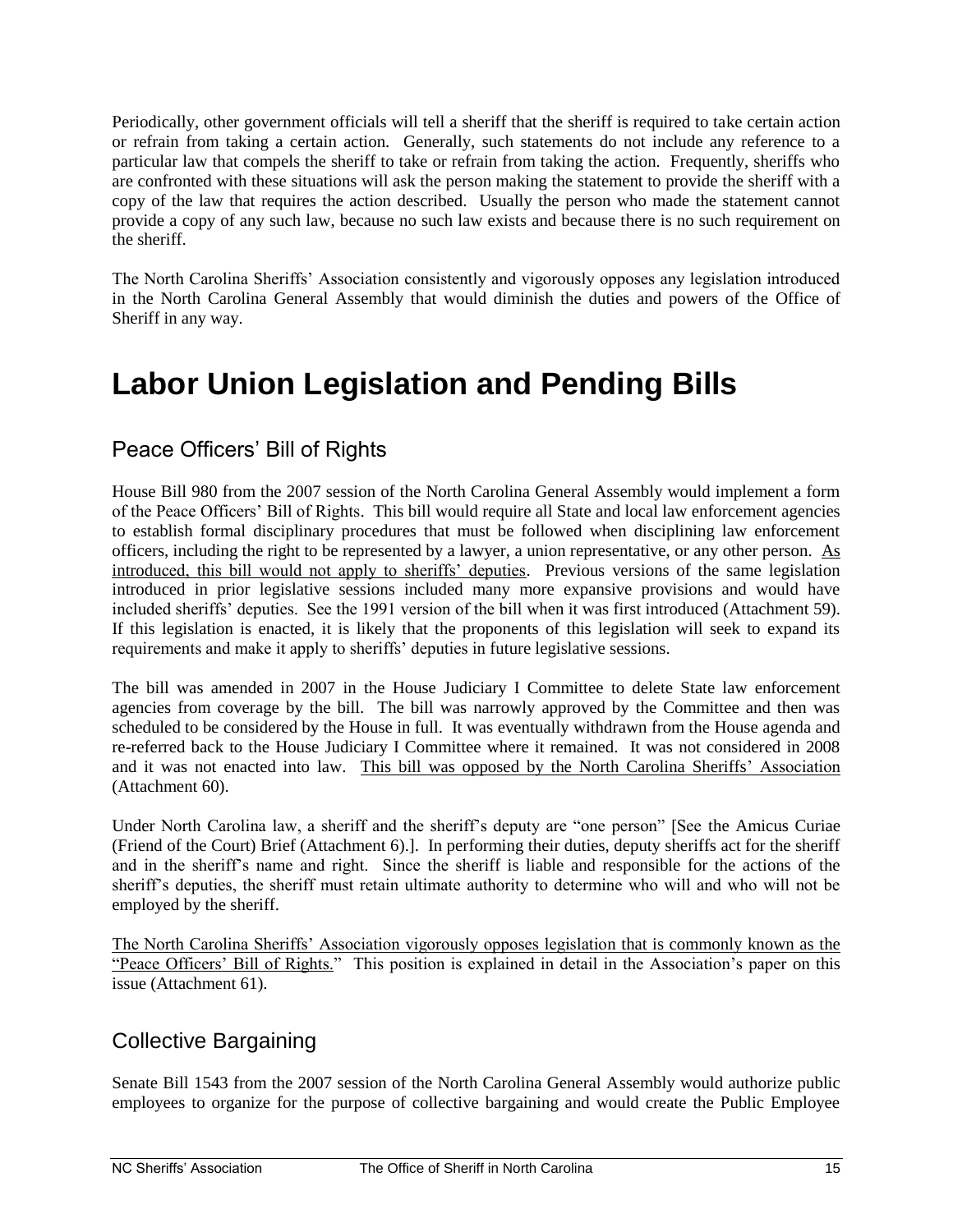Labor Relations Commission. The commission would be made up of five members appointed by the Governor and four members appointed by the General Assembly to ensure fair dealings between public employers and labor organizations. Collective bargaining aims to reach a collective agreement between employees and employer which usually centers on such issues as employee pay, working hours, training, health and safety, and rights to participate in workplace or company affairs. This bill was not enacted into law. This bill was opposed by the North Carolina Sheriffs' Association (Attachment 62).

#### <span id="page-18-0"></span>Restore Contract Rights to State/Local Employees

House Bill 1583 from the 2007 session of the North Carolina General Assembly would allow payroll deduction of dues to continue for government employees' associations that engage in collective bargaining between state and local government. Further, this bill would require collective bargaining between state and local government employers and employee associations. This bill has not been enacted into law. This bill was opposed by the North Carolina Sheriffs' Association (Attachment 63).

### <span id="page-18-1"></span>Public Safety Employer-Employee Cooperation

House Bill: House Bill 1584 from the 2007 session of the North Carolina General Assembly would allow public safety officers employed by local governments to form an association or labor organization. The bill would also allow an officer whose rights have been violated to sue in civil court to obtain injunctive relief or monetary damages. Public safety officer is defined in this legislation as a firefighter or an emergency medical services personnel. As introduced, it did not include law enforcement officers, but if it is enacted into law, there will likely be follow up legislation to add law enforcement officers at a later date. This bill was enacted into law. This bill was opposed by the North Carolina Sheriffs' Association (Attachment 64).

#### **Senate Bill**

Senate Bill 970 from the 2007 session of the North Carolina General Assembly would establish a Public Safety Employer/Employee Cooperation Act, which would allow public safety officers employed by local governments to have collective bargaining like a union. When the organization represents more than half of its members, the organization may advocate for their members and be present at the interrogations of members, meet with the employer leadership, reduce agreements to a memorandum of understanding, and enforce the memorandum in a civil action. This bill would also allow the officer who feels his rights have been violated to sue in civil court to obtain monetary damages or other damages. This bill was not enacted into law. This legislation is opposed by the North Carolina Sheriffs' Association (Attachment 65).

#### **Federal Bill**

Senate Bill 3194 from the 2010 session of the United States Congress would establish a Public Safety Employer/Employee Cooperation Act, which would allow public safety officers employed by local governments to have collective bargaining like a union. This bill was opposed by the North Carolina Sheriffs' Association (Attachment 66).

### <span id="page-18-2"></span>Repeal Collective Bargaining Ban N.C. Gen. Stat. § 95-98

Senate Bill 178 from the 2009 session of the North Carolina General Assembly would repeal the prohibition on contracts between governmental entities and labor organizations for the purpose of collective bargaining and allow collective bargaining in North Carolina [N.C. Gen. Stat. § 95-98]. This